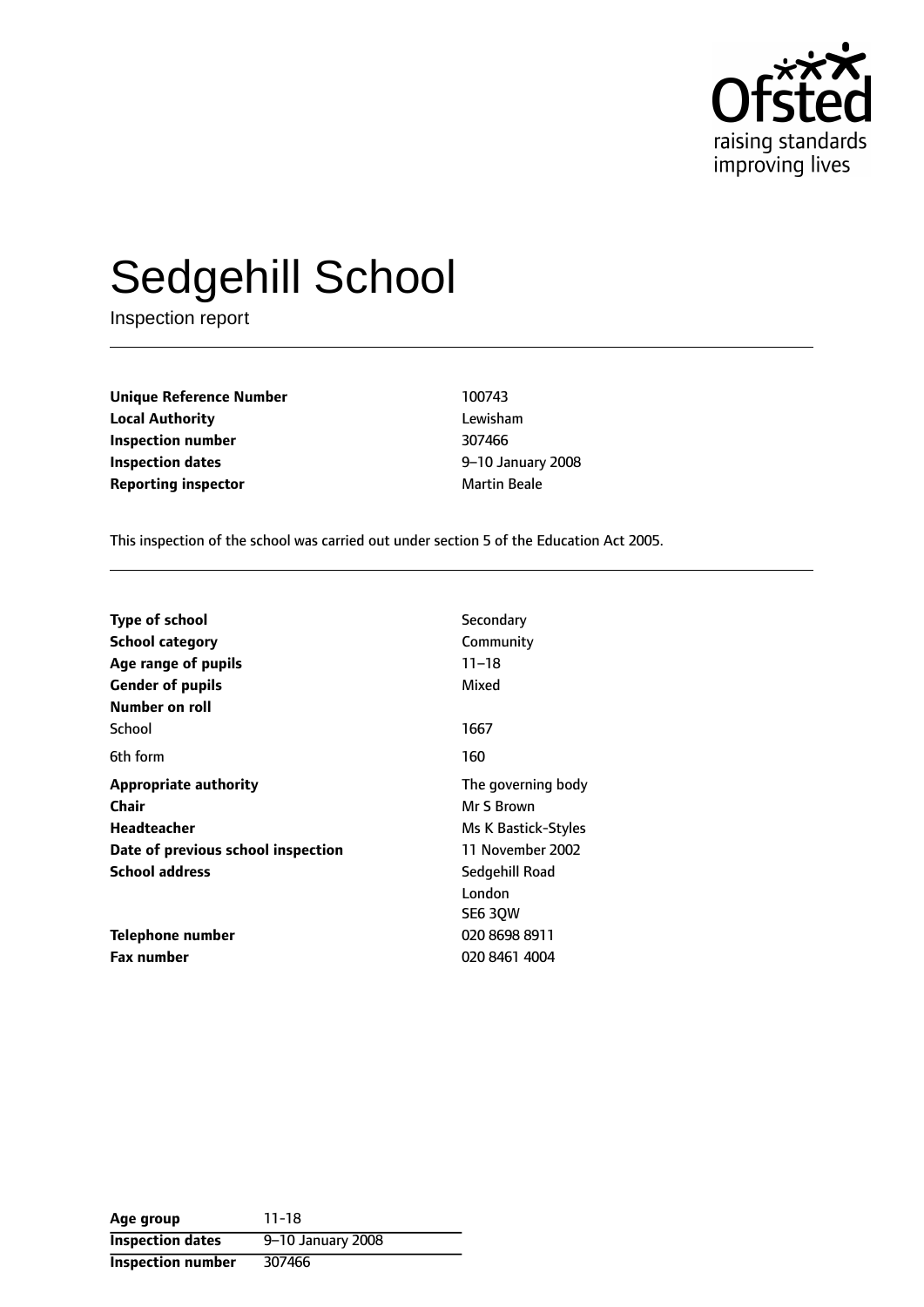.

© Crown copyright 2008

#### Website: www.ofsted.gov.uk

This document may be reproduced in whole or in part for non-commercial educational purposes, provided that the information quoted is reproduced without adaptation and the source and date of publication are stated.

Further copies of this report are obtainable from the school. Under the Education Act 2005, the school must provide a copy of this report free of charge to certain categories of people. A charge not exceeding the full cost of reproduction may be made for any other copies supplied.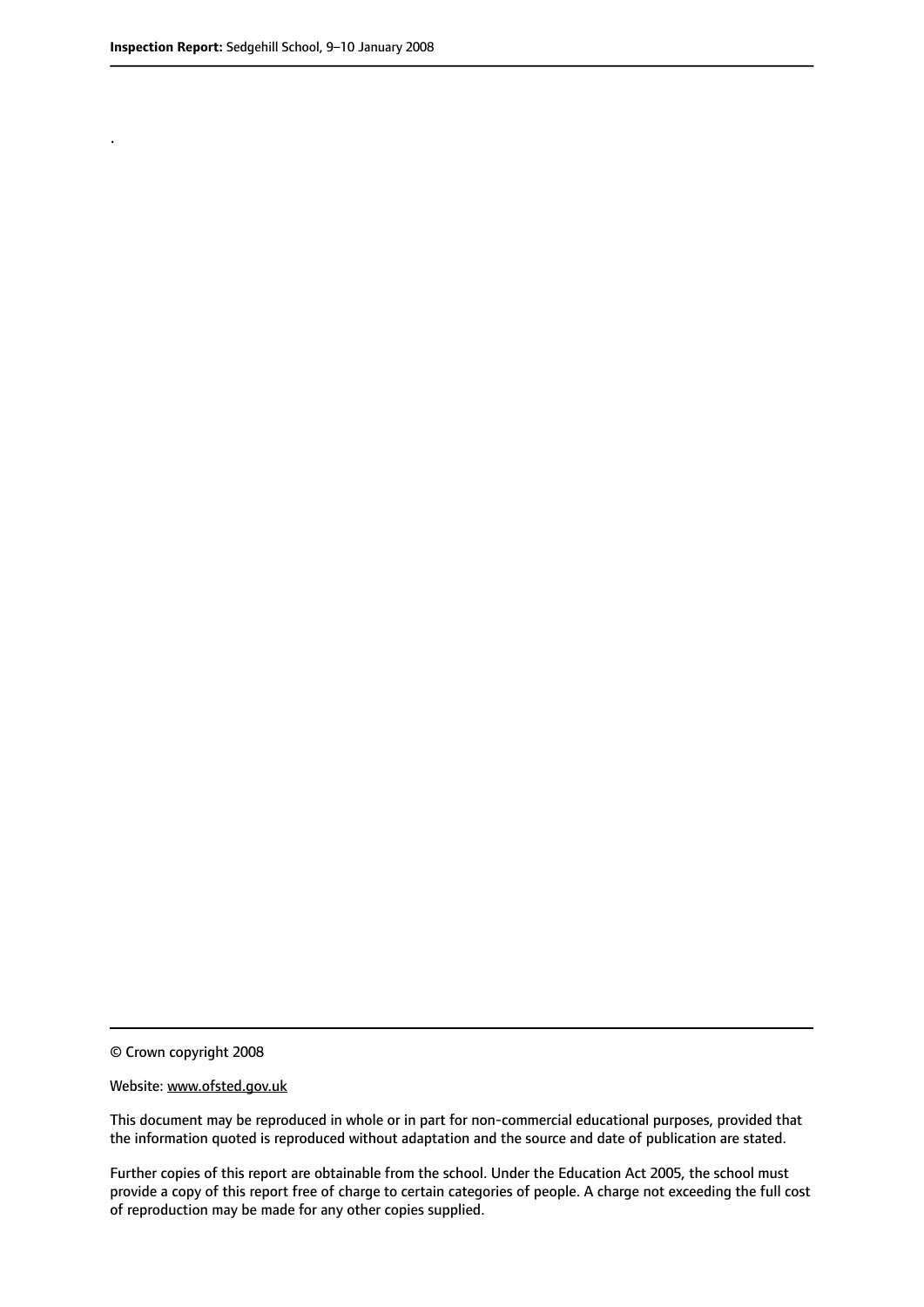# **Introduction**

The inspection was carried out by five Additional Inspectors.

## **Description of the school**

This very large school serves a culturally diverse community and has an attached unit for hearing impaired pupils. It has considerably more boys than girls and experiences slightly greater pupil mobility than most schools. Over half of the pupils are from minority ethnic backgrounds with the largest group being of Black Caribbean heritage. The proportion of pupils learning English as an additional language is above average. The proportion with learning difficulties and/or disabilities is high, as is the number of pupils with a statement for their special educational need. There are twenty looked-after children on roll. The school has specialist status for performing arts. The growing sixth form is part of a federation with two other schools in the local authority. The school is under-going a rebuilding programme, which has resulted in greatly reduced space for the students.

## **Key for inspection grades**

| Grade 1 | Outstanding  |
|---------|--------------|
| Grade 2 | Good         |
| Grade 3 | Satisfactory |
| Grade 4 | Inadequate   |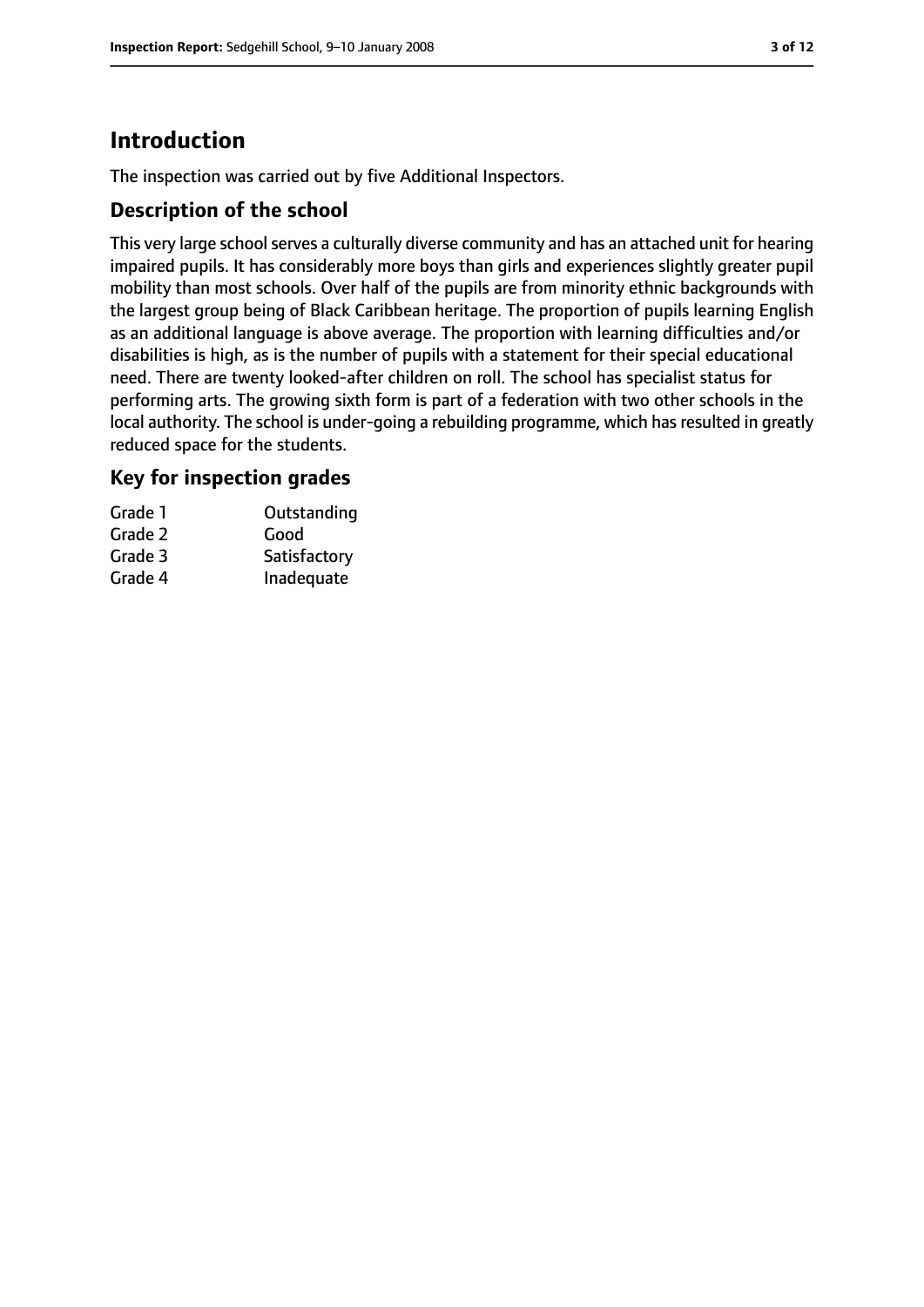# **Overall effectiveness of the school**

#### **Grade: 2**

Staff and governors are right in their judgement that Sedgehill is a good school. Pupils and parents are very positive about their school, noting that it has improved rapidly and developed some outstanding features in recent years under the determined leadership of the headteacher. Senior staff and governors have helped to establish a culture where the students come first and where underperformance is continually challenged. Improving achievement and the personal development of all students is at the heart of all that the school does.

Where underachievement is spotted, action is taken to ensure its elimination. It is greatly to the school's credit that no student is allowed to slip through the net. High quality support and guidance greatly reduce any difficulties they face. Rigorous systems identify their academic and personal needs and then lead to programmes tailored closely to the individual. This is particularly effective in supporting the progress of pupils with specific learning or language needs, including those with a hearing impairment. Very productive links with a wide range of agencies support this process. Performing arts status has enriched the curriculum with various artists in residence, and has extended artistic performances both within school and on tours. Art, music and drama have met most of their demanding academic targets as part of their contribution to the enhancement of the curriculum in this specialist school.

The constant drive to improve achievement means that, although teaching is good, teachers strive to make it even better. Achievement is good and improvements are being sustained. From slightly below average attainment on entry, students make good progress and standards have risen to broadly average. The proportion of students gaining at least five A\*-C grades has doubled since the last inspection. The school sets itself challenging targets to improve standards further. Mathematics has seen less progress and GCSE results fell in 2007. There are positive signs from the action taken since then, but this has yet to be converted into sustained improvements in student achievement. The students' good personal qualities offset this weakness in mathematics, giving them a sound foundation for the future.

Current building work presents many challenges for staff and students. In spite of this, the school is calm because students understand how to behave responsibly. Younger students say they feel safe because older ones look out for them. Students are keen to do well and mostly enjoy school, although a small number of lessons are disturbed when teachers do not deal effectively with minor disturbances. Having slipped over the previous three years, attendance hasimproved because of the very rigorous approach the school hastaken to eliminate persistent absence.

Rigorous monitoring is used to decide where performance needsto be improved and weaknesses eliminated. Initiatives are encouraged and are carefully evaluated and adapted where necessary. Under effective and much improved leadership and management at all levels, the school has made great strides forward in recent years. This vibrant and successful school is in a very strong position to become even better in all that it does.

## **Effectiveness of the sixth form**

## **Grade: 2**

Attainment on entry to sixth form courses has been below average, but is now rising as GCSE results improve. Students achieve well and make good progress in response to good teaching. Standards are in line with national averages and rising. Students enjoy their sixth form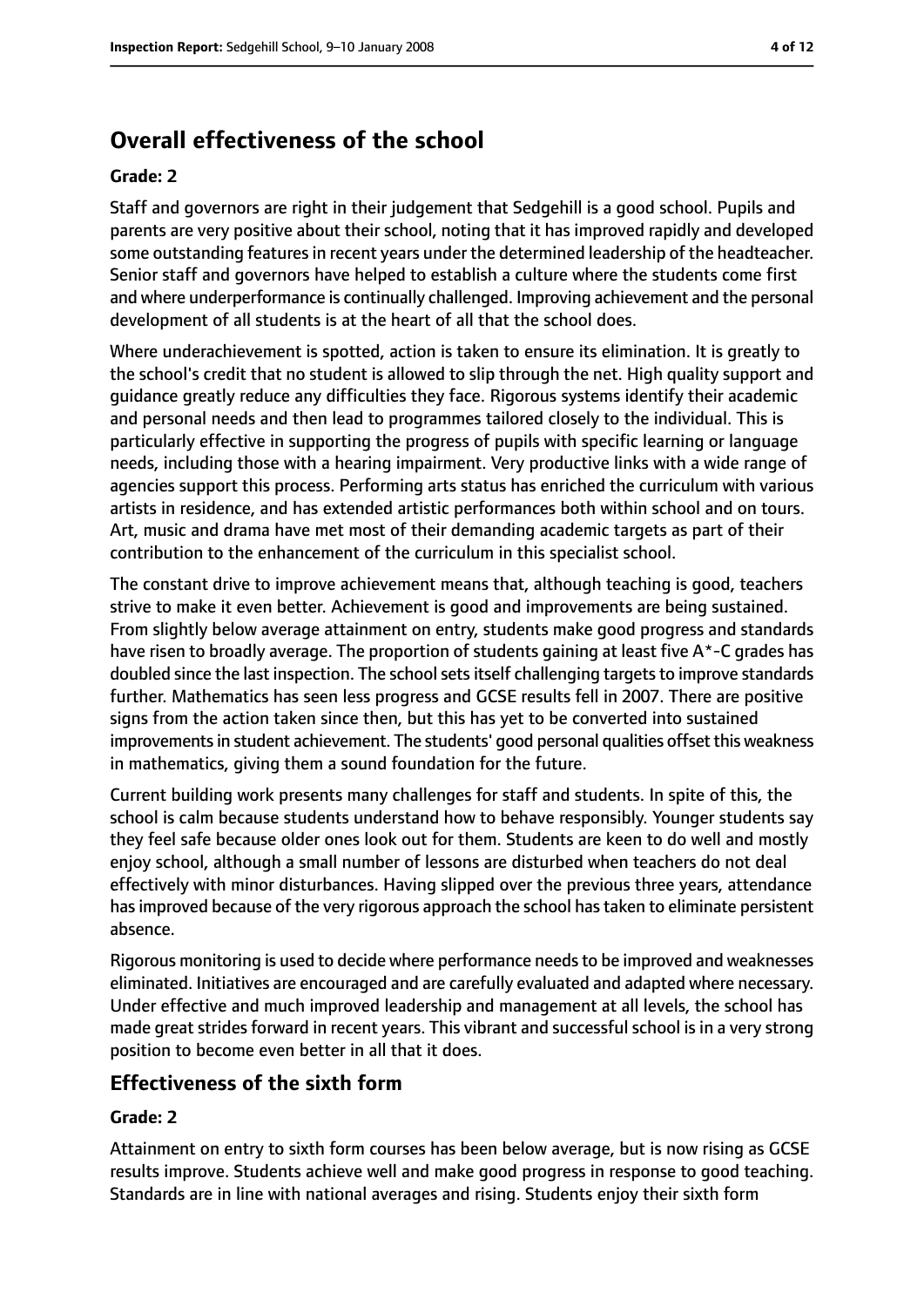experience, and develop into mature and confident young adults, who are prepared well for the future. They make a considerable contribution to the school and the wider community such as through mentoring younger students and helping in local primary schools. Teachers use their good subject knowledge and understanding of examination requirements to move students forward, although they do not always give them sufficient opportunity for independent learning. The school collaborates well with the other schools in the Hillsyde Federation and with other agencies including universities. Students benefit from being able to choose from a wide range of subjects, as well as a good variety of extra-curricular activities including opportunities for sport, drama and music. Students are very appreciative of the high quality support and guidance they receive from sixth form staff in helping to overcome personal and academic problems, and in making appropriate choices for the future. Systems for assessing, tracking and monitoring students' progress are regular and rigorous, which helps them to gain an accurate picture of their current standards and of what they need to do to improve. Sixth form leaders work well together, within the school and across the federation, to evaluate the provision, analyse its strengths and weaknesses and draw appropriate conclusions. Above all, they show a very strong commitment to individual students' progress and well-being. One Year 12 girl said: 'I feel respected and relaxed; I get all the help and support that I need and want, and feel that I can achieve'.

## **What the school should do to improve further**

- Ensure that the current action leads to sustained improvements in achievement and examination results in mathematics.
- Bring the quality of teaching in all lessons up to that of the best.

# **Achievement and standards**

#### **Grade: 2**

#### **Grade for sixth form: 2**

Students make good progress during their time at the school, including those who stay on in increasing numbers into the sixth form. Test results for Year 9 students in 2007 were below average but represented improving progress for this group. Current school assessment data indicates that this improvement continues, and standards in Year 9 are rising to meet the school's ambitious targets. GCSE results also rose in 2007. Over half of the students gained five or more A\*-C grades in 2007, but this figure fell to less than one-in-three when English and mathematics were included. Students made good progress in English, but this was not the case in mathematics where results fell to a low level. The school has identified that students were not suitably prepared for aspects of a new examination course. The impact of action taken to remedy this and to meet 2008 targets suggests standards are rising. Black Caribbean students, the main minority group, made better progress than others and their GCSE results were significantly above average. The school identifies White boys eligible for a free school meal as the group causing most concern. Focused attention including monthly monitoring of their progress towards their targets is starting to bear fruit. Current sixth form students are making good progress. Standards have risen over the last few years and were close to the national average in 2007.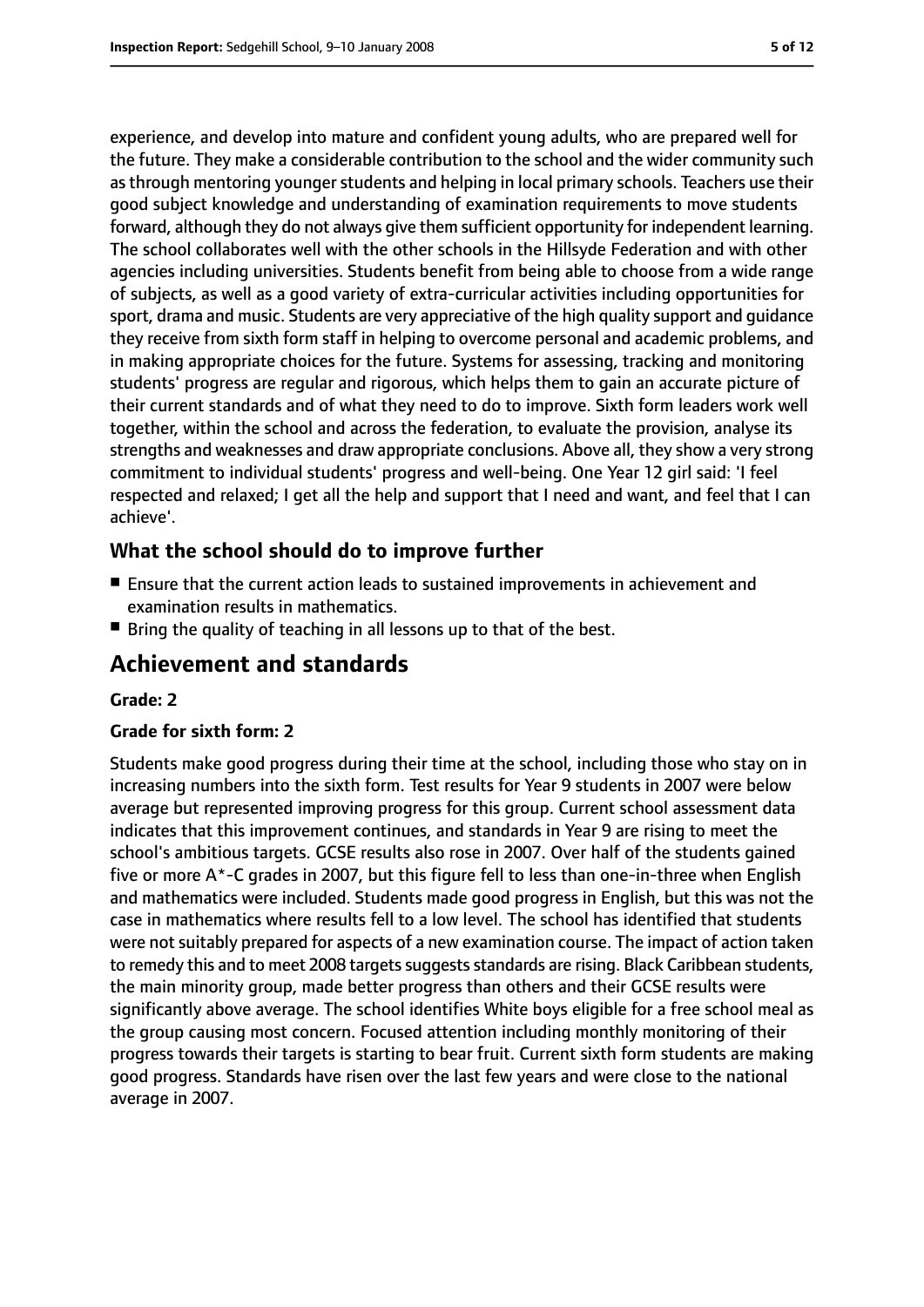# **Personal development and well-being**

#### **Grade: 2**

#### **Grade for sixth form: 2**

Students in Year 9 say, 'We really enjoy attending Sedgehill School, it gives us amazing opportunities'. Others say that it is a 'great community'. They have good opportunities to explore values and beliefs in assemblies and have well developed social skills. Strong support, tailored to individual need, is helping reduce the number of exclusions. As a result, there have been no permanent exclusions for several years and the rate of fixed-period exclusions is low and falling. Students are emphatic that the school is a safe place and they know how to keep safe. They say, 'Lots of people help us'. They know the importance of healthy life-styles, but need to take more responsibility for eating well. Sixth form students play a significant role in the school community. Younger students comment, 'Older students look out for younger ones all the time'. The head boys and girls are passionate about their work. They make a valued contribution to the decision-making of the school taking on leading roles that prepare them well for the workplace. Members of 'Student Voice' say they like 'having a say' in how the school functions and, 'We like carrying the views of others and we can make a difference'. Their suggestions for changes in facilities have been taken up and their activities for charities managed very well.

# **Quality of provision**

## **Teaching and learning**

#### **Grade: 2**

## **Grade for sixth form: 2**

Students are aware of the style of teaching that best suits them and say, 'The teachers are very kind, friendly and approachable'. The school is fully aware of strengths and weaknesses of teaching and learning because it monitors and evaluates lessons rigorously. The quality of learning is especially good where teachers plan to develop an idea in a way that quickly grabs the students' interest. In an outstanding lesson, a student said, 'We don't just sit and listen, we work out the problems ourselves, then teach others'. Lessons like this are lively, rapidly paced and challenging at different levels. Students respond enthusiastically, enjoy their tasks and so learn well. Less successful lessons are planned to focus on an activity rather than on learning and the pace of learning is slow. Here, there is a lack of demand and pride in completing work and presenting it well. Work is marked consistently and mainly with helpful comments. The best marking helps students know what is needed for improvement and checks that they act on any suggestions for improvement. This is not widespread. As a result, students often know their targets, but are sometimes unclear about how to improve the level or grade in a topic.

## **Curriculum and other activities**

#### **Grade: 2**

#### **Grade for sixth form: 2**

The school rigorously reviews and adapts the programmes it offers to support its aim of meeting the academic and social needs of all students and developing a personalised curriculum. This includes offering talented students the chance to take additional GCSE examinations or to take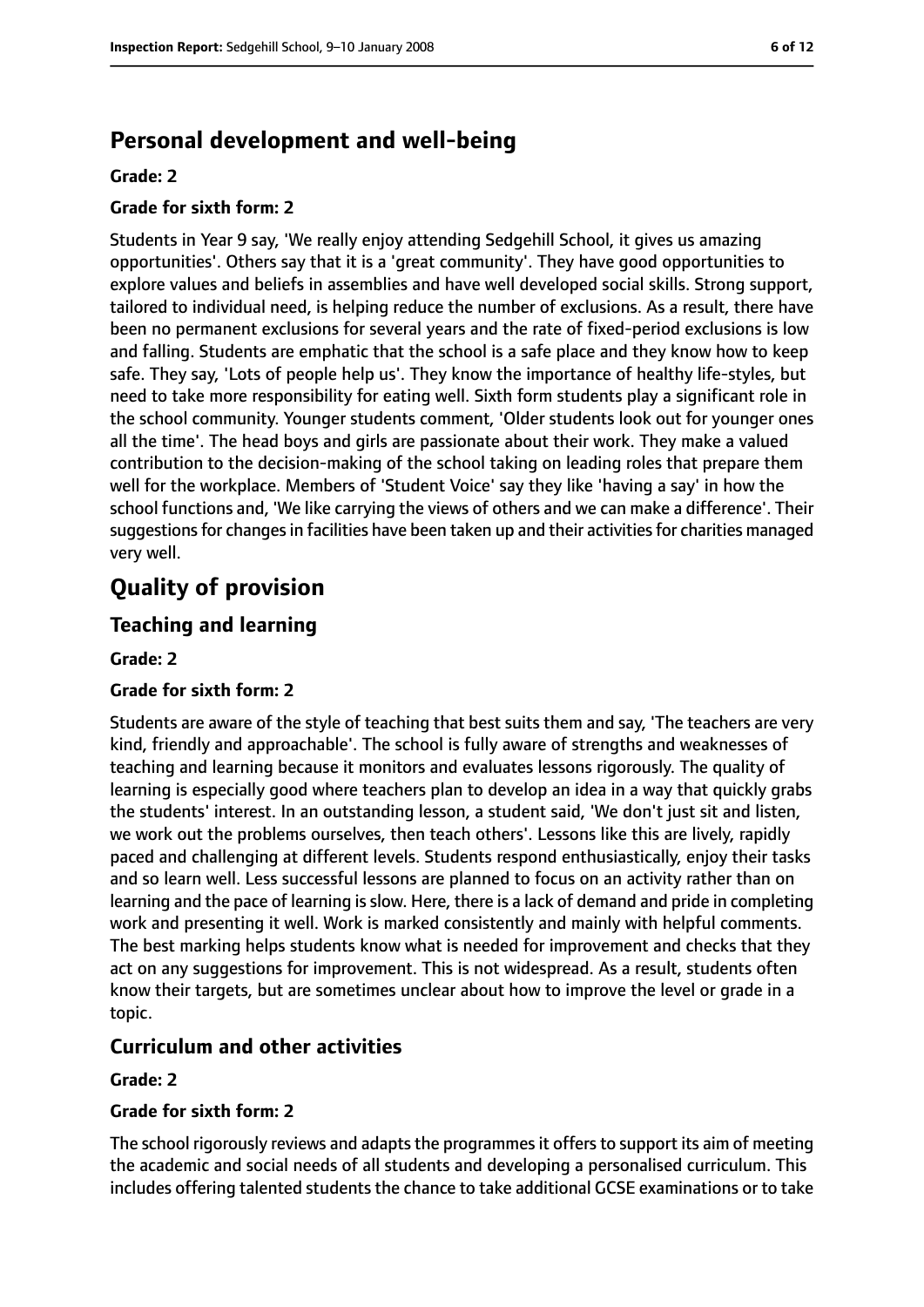them early. It has made considerable strides in providing a wide variety of academic and vocational courses that are increasingly tailored to the aptitudes and interests of all students. Links with Lewisham College and the other schools in the Federation, have enabled the school to expand the opportunities it offers students. The school has also greatly improved information and communication technology (ICT) provision since the last inspection, and is now beginning to monitor the achievement of students at Key Stage 4. The new 'baccalaureate' course in Year 7, although in its very early stages, shows evidence of success in raising attainment. The very wide range of well-attended extra-curricular activities helps to develop the students into well-rounded adults. The extensive range of school productions are highly regarded by students. Specialist school resources are used effectively in joint art and drama projects with local primary schools.

## **Care, guidance and support**

#### **Grade: 1**

#### **Grade for sixth form: 1**

'It is very hard to get lost in this school'. This quotation from a student typifies the impact of the high quality of care, guidance and support provided for all. Carefully gathered information about students is used extremely well to support them academically and behaviourally. Student's academic progress is regularly monitored and support is put in place should potential under-achievement be spotted. The school offers excellent support for those with learning difficulties. 'Spectrum' is an exceptional facility, which nurtures the more vulnerable and helps them to cope with mainstream education. The school has superb links with a myriad of outside agencies and uses these effectively to provide additional support, both at school and at home. Clear lines of communication and oversight of how all the complex aspects of support link together makes this into a very cohesive and efficient working model. The school believes passionately in family support and works extremely hard to ensure that families are involved in raising students' aspirations. The required procedures for health and safety and child protection are in place.

# **Leadership and management**

#### **Grade: 2**

#### **Grade for sixth form: 2**

The school has been transformed since the last inspection by highly effective leadership from the headteacher who has built a successful leadership team focused sharply on raising student achievement. The involvement of the governing body in the development of the school has improved dramatically, and has a greater impact than across the sixth form federation. Governors now carry out their responsibilities effectively as they are well informed of the school's qualities and are fully involved in forward planning. The commitment to improving their skills has been recognised by a local authority award. This helps them to provide informed challenge to the headteacher. The development of the role of subject leaders has had a significant impact on raising their skills and performance and has contributed to improvements in student achievement. Coaching and guidance by senior leaders are now being extended to year teams so that they have greater focus on improving pupil achievement than at present. The leadership group uses data intelligently to monitor student progress and this is now increasingly being used by teachers to inform their teaching. Despite its large size, the school knows its staff and students well.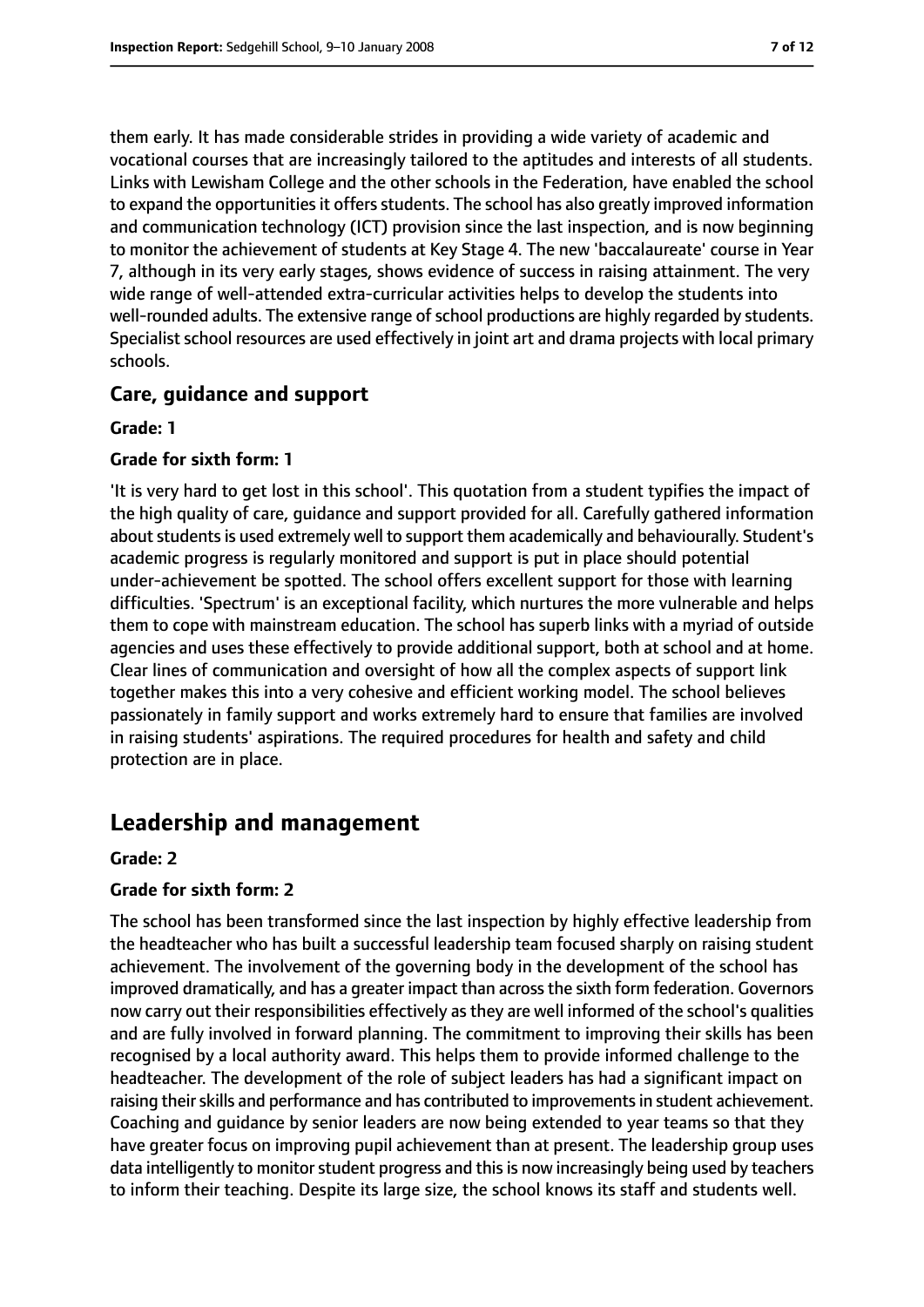The introduction of a new curriculum for Year 7 and the recent efforts to secure improvements in mathematics are examples of innovative leadership, which is focused on finding solutions to challenges the school faces.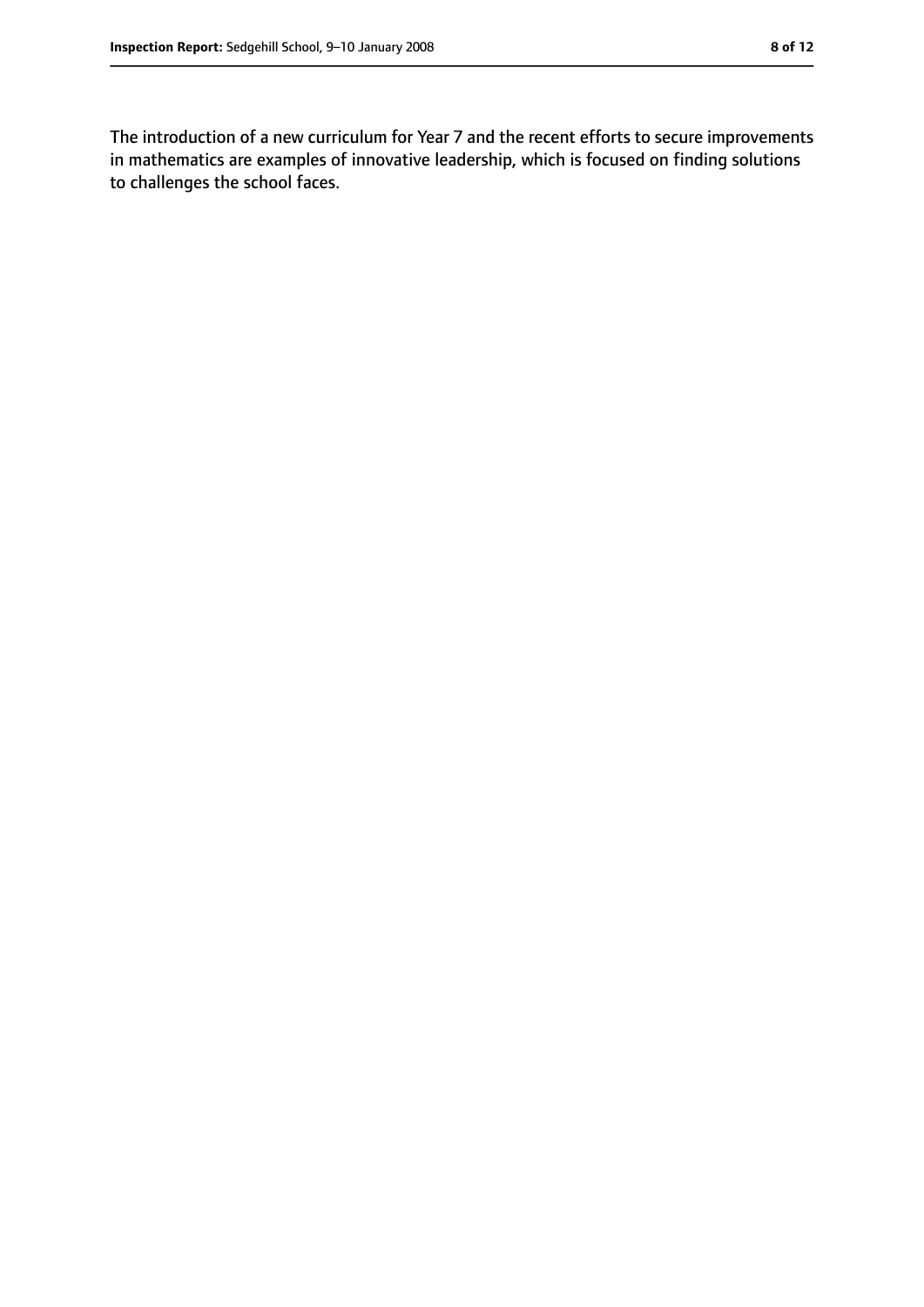**Any complaints about the inspection or the report should be made following the procedures set out in the guidance 'Complaints about school inspection', which is available from Ofsted's website: www.ofsted.gov.uk.**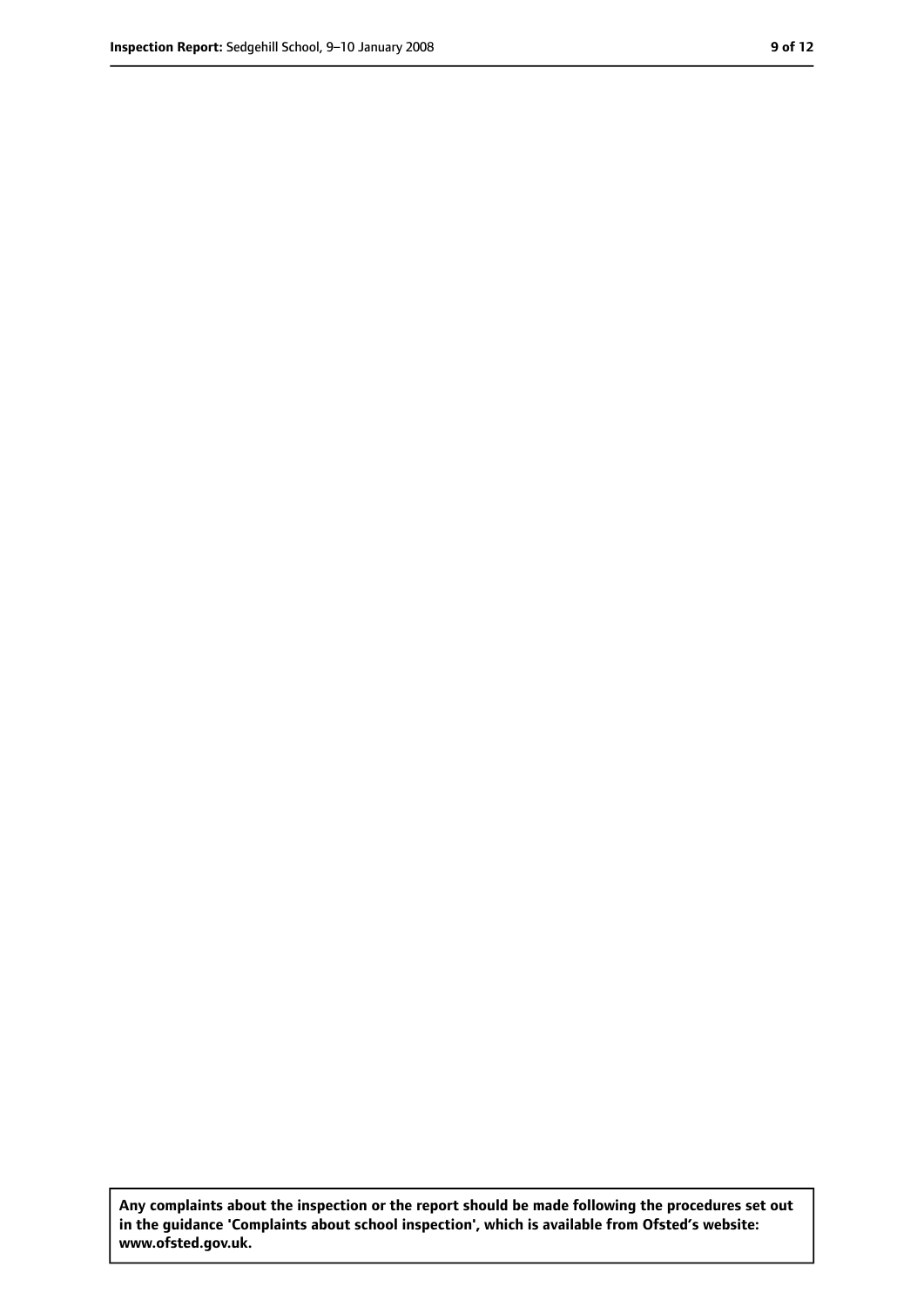# **Inspection judgements**

| Key to judgements: grade 1 is outstanding, grade 2 good, grade 3 | School         | $16-19$ |
|------------------------------------------------------------------|----------------|---------|
| satisfactory, and grade 4 inadequate                             | <b>Overall</b> |         |

# **Overall effectiveness**

| How effective, efficient and inclusive is the provision of<br>education, integrated care and any extended services in meeting<br>the needs of learners? |     |     |
|---------------------------------------------------------------------------------------------------------------------------------------------------------|-----|-----|
| Effective steps have been taken to promote improvement since<br>the last inspection                                                                     | Yes | Yes |
| How well does the school work in partnership with others to<br>promote learners' well-being?                                                            |     |     |
| The capacity to make any necessary improvements                                                                                                         |     |     |

## **Achievement and standards**

| How well do learners achieve?                                                                               |  |
|-------------------------------------------------------------------------------------------------------------|--|
| The standards <sup>1</sup> reached by learners                                                              |  |
| How well learners make progress, taking account of any significant<br>variations between groups of learners |  |
| How well learners with learning difficulties and disabilities make<br>progress                              |  |

# **Personal development and well-being**

| How good is the overall personal development and<br>well-being of the learners?                                  |  |
|------------------------------------------------------------------------------------------------------------------|--|
| The extent of learners' spiritual, moral, social and cultural                                                    |  |
| development                                                                                                      |  |
| The extent to which learners adopt healthy lifestyles                                                            |  |
| The extent to which learners adopt safe practices                                                                |  |
| How well learners enjoy their education                                                                          |  |
| The attendance of learners                                                                                       |  |
| The behaviour of learners                                                                                        |  |
| The extent to which learners make a positive contribution to<br>the community                                    |  |
| How well learners develop workplace and other skills that will<br>contribute to their future economic well-being |  |

# **The quality of provision**

| How effective are teaching and learning in meeting the<br>full range of the learners' needs?          |  |
|-------------------------------------------------------------------------------------------------------|--|
| How well do the curriculum and other activities meet the<br>range of needs and interests of learners? |  |
| How well are learners cared for, guided and supported?                                                |  |

 $^1$  Grade 1 - Exceptionally and consistently high; Grade 2 - Generally above average with none significantly below average; Grade 3 - Broadly average to below average; Grade 4 - Exceptionally low.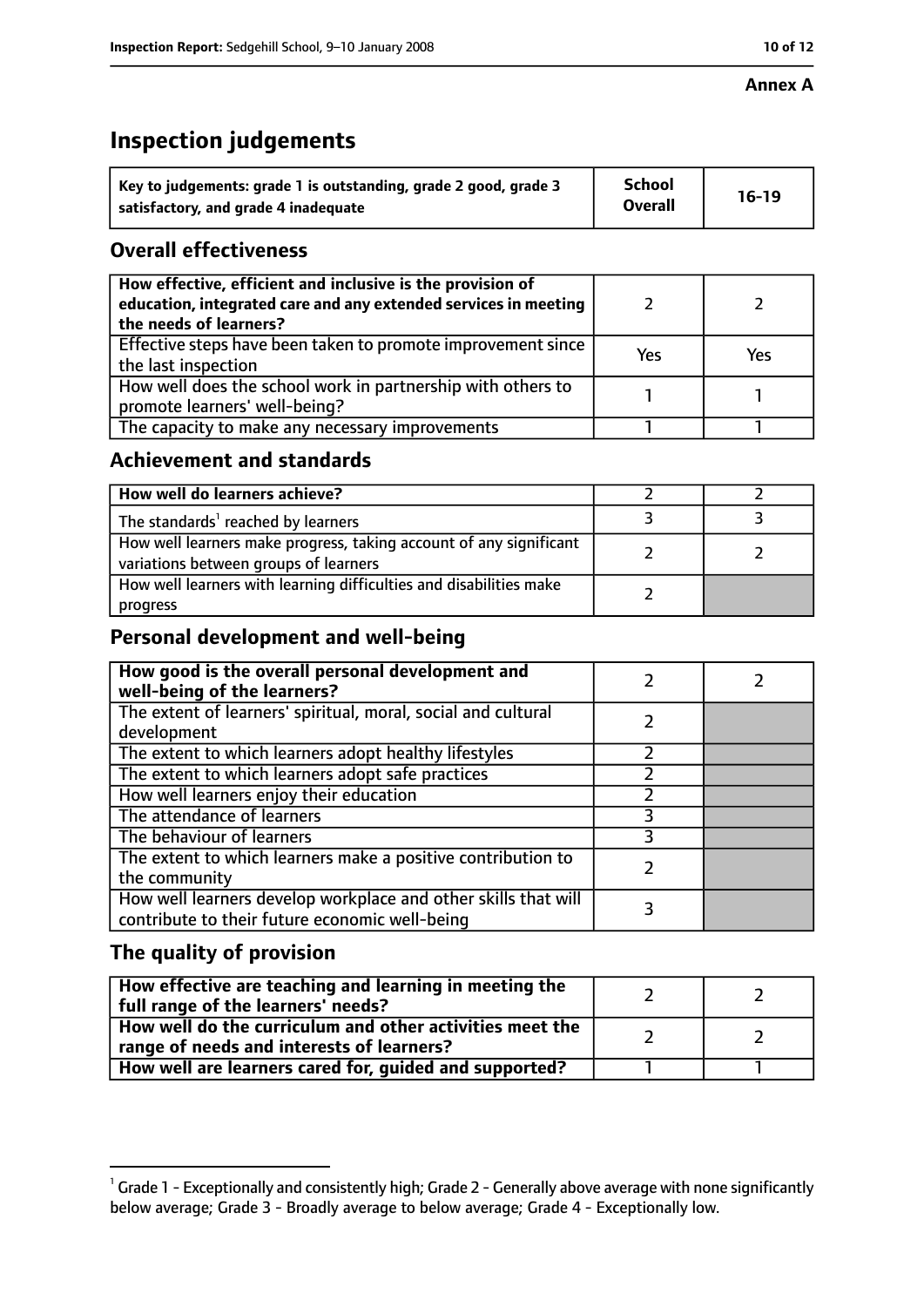#### **Annex A**

# **Leadership and management**

| How effective are leadership and management in raising<br>achievement and supporting all learners?                                                 |               |               |
|----------------------------------------------------------------------------------------------------------------------------------------------------|---------------|---------------|
| How effectively leaders and managers at all levels set clear<br>direction leading to improvement and promote high quality of<br>care and education |               |               |
| How effectively leaders and managers use challenging targets<br>to raise standards                                                                 |               |               |
| The effectiveness of the school's self-evaluation                                                                                                  | $\mathcal{P}$ | $\mathcal{P}$ |
| How well equality of opportunity is promoted and discrimination<br>tackled so that all learners achieve as well as they can                        |               |               |
| How effectively and efficiently resources, including staff, are<br>deployed to achieve value for money                                             | 2             |               |
| The extent to which governors and other supervisory boards<br>discharge their responsibilities                                                     | 2             |               |
| Do procedures for safeguarding learners meet current<br>qovernment requirements?                                                                   | Yes           | <b>Yes</b>    |
| Does this school require special measures?                                                                                                         | No            |               |
| Does this school require a notice to improve?                                                                                                      | No            |               |